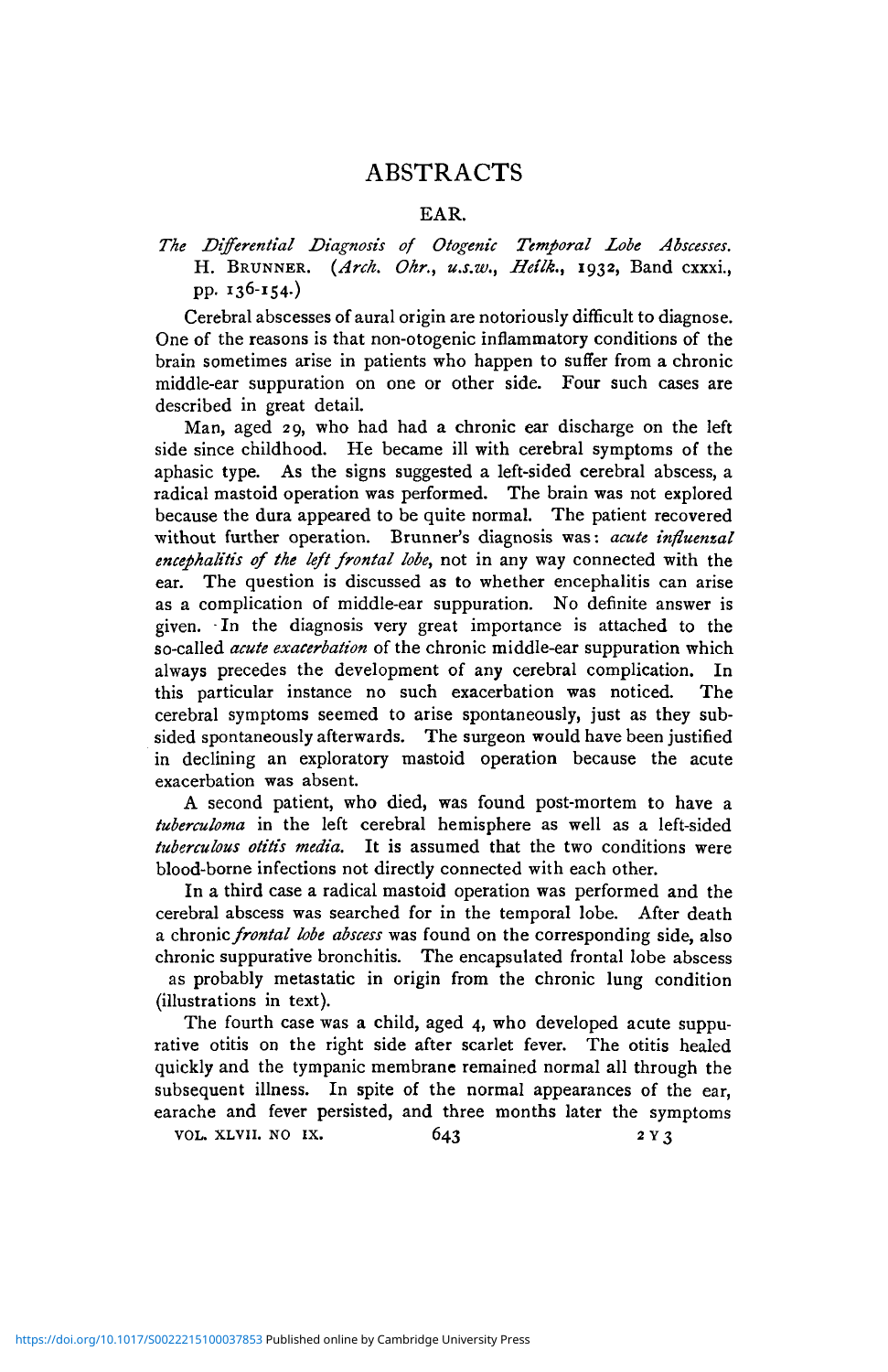## **Abstracts**

(fits, etc.) suggested the diagnosis of cerebral abscess. The diagnosis was confirmed by an X-ray photograph after filling the ventricles with air. A large temporal lobe abscess was trephined for *above the ear* and drained, with subsequent recovery of the child. The difficulty in the diagnosis of this case is as follows :—On the one hand, the *position* of the temporal lobe abscess was quite characteristic of that of an otitic abscess, and a metastatic brain abscess complicating scarlet fever must be an extremely rare occurrence. On the other hand, the normal ear findings negatived the diagnosis of a brain abscess complicating the otitis, but they did not altogether exclude an otogenic origin.

J. A. KEEN.

*The Auditory Nerve in late manifestations of Epidemic Encephalitis.* G. PORTMANN. *{Revue de Laryngologie,* 1932, Vol. liii., pp. 3-34 and 191-233.)

It is, unfortunately, not possible to do justice to this important paper in an abstract for, under this modest title, Professor Portmann has given us a complete résumé not only of the aural manifestations of *encephalitis lethargica* but also of the differential diagnosis of the entire group of non-suppurative labyrinth lesions, with an excellent account of the course and connections of the vestibular nerve, including a comprehensive diagram.

The paper should be carefully studied in the original, but there are some points in particular to be mentioned. He draws attention to the great frequency of vestibular and cochlear signs in the later stages of encephalitis lethargica—nearly fifty per cent, of all cases—and reminds us that the "epidemic vertigo" of Gerbier, which figures in the textbooks of medicine, was almost certainly the result of an outbreak of encephalitis.

On the evidence he produces it seems clear that the contractures, which are one of the most distressing results of the disease, are really "forced positions" due to interference with the vestibular tracts; further, he makes the interesting observation that these contractures are often relaxed by strong labyrinthine stimulation. (In this connection we may remember that bulbocapnin, .which is often used to allay the excitement in some forms of encephalitis, has the disadvantage of increasing the tremor and contractures, and Berggron has shown that bulbocapnin has a selective depressing effect on the vestibular nerve.—*Abstractor's note.)*

The extremely variable results of the labyrinth tests in this condition are noted, and may be explained by the pathological findings that the lesion is a glial invasion of the nuclei and tracts, not an affection of the end-organ. This is important as a vague idea is prevalent that the vestibular phenomena of encephalitis are "otolith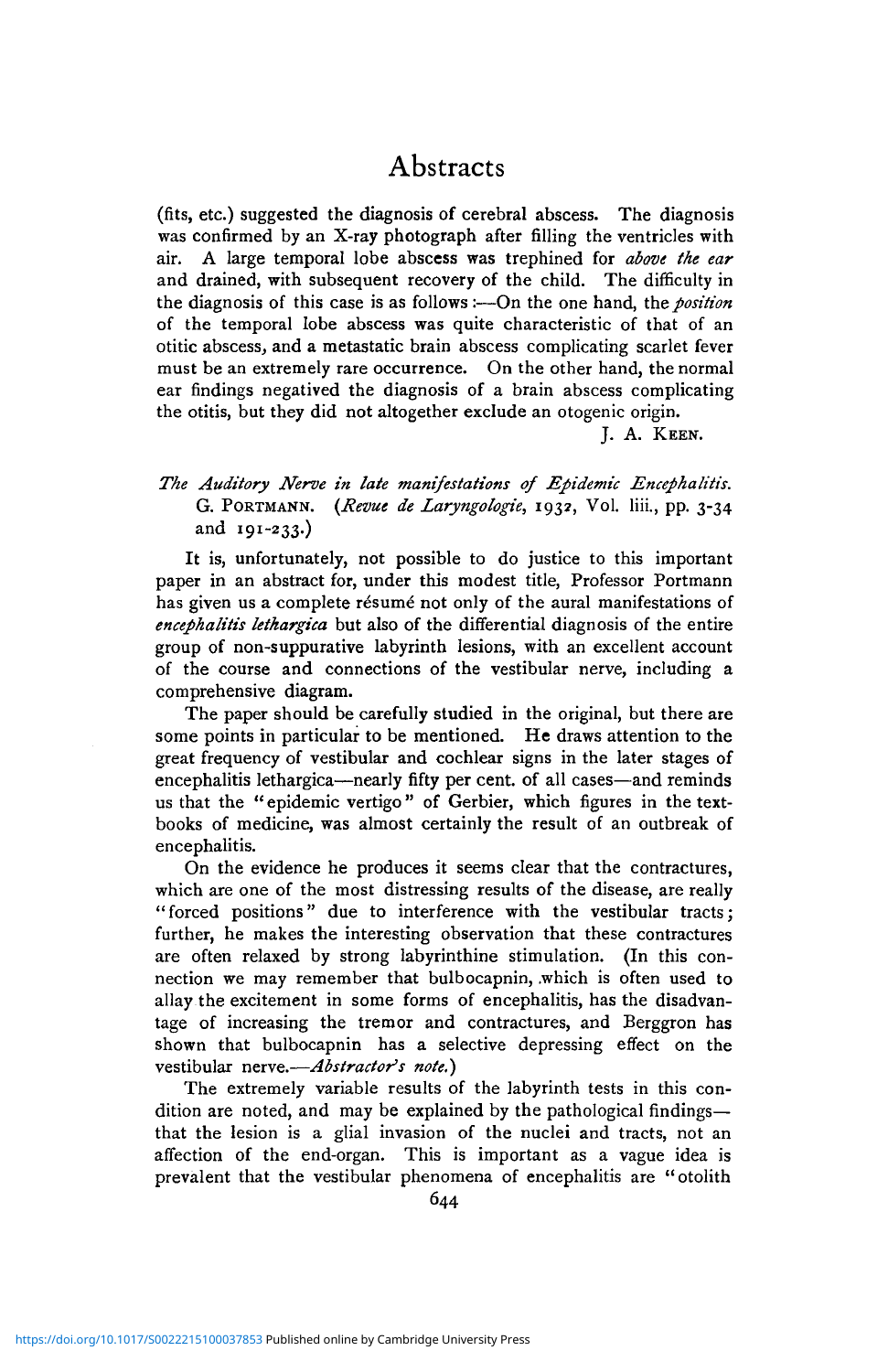reactions." Although in some cases the appearances suggest an otolith disturbance, on the evidence that Professor Portmann adduces there seems no doubt that such reactions are central, not peripheral, and the essential *physiological* cause is increased chronaxia of the vestibular nerve tract.

In conclusion, it is pointed out that frequently the attacks of vertigo are associated with vago-sympathetic dystonia and consequent alterations of blood pressure. Regulation of blood pressure and minimal doses of scopolamine form the basis of treatment from the otologist's standpoint.

There is an excellent bibliography.

#### F. W. WATKYN THOMAS.

### *Post-operative Sinus Thrombosis.* G. KRIEGSMANN. *{Arch. Ohr-, u.s.w., Heilk.,* May 1932, Band cxxxi., pp. 164-179.)

Exposure of the lateral sinus during mastoid operations is generally considered to be without danger. In very rare cases sudden symptoms indicating sinus thrombosis arise a few days after operation, although at the time the exposed sinus appeared to be quite normal. This occurs more often after operations for acute mastoid abscess than after the radical mastoid operation.

The figures in the author's series were as follows:—In 241 antrotomies the sinus was exposed 183 times; in 58 cases the sinus was not exposed, and no complications arose in these 58 cases. Among the 183 cases the sinus wall appeared to be normal 132 times and altered 51 times. Of the 132 patients with a normal-looking sinus, 3 developed a *secondary thrombosis,* the condition which is under discussion. In two other cases the sinus was already thrombosed although the appearances to the naked eye and finger palpation were normal.

There were 86 radical mastoid operations in the series: in 63 of these there was no exposure of the sinus and there were no complications. In 5 cases the sinus wall was altered in appearance. In the remaining 18 cases the sinus wall appeared to be normal on exposure and in *one* of these a *secondary thrombosis* occurred which was possibly due to the operative exposure.

These special cases are described in great detail and are carefully analysed. The deciding factor appears to be the virulence of the infecting organisms. With a very virulent infection there is a slight risk that operative exposure of a healthy sinus may induce a thrombosis.

All the cases in which the sinus was not seen, healed without thrombosis. The obvious advice seems to be to avoid exposing the sinus whenever possible. However, this course of action would introduce another risk, viz., the danger of not discovering a "latent" sinus thrombosis, or of not draining infected mastoid cells in the immediate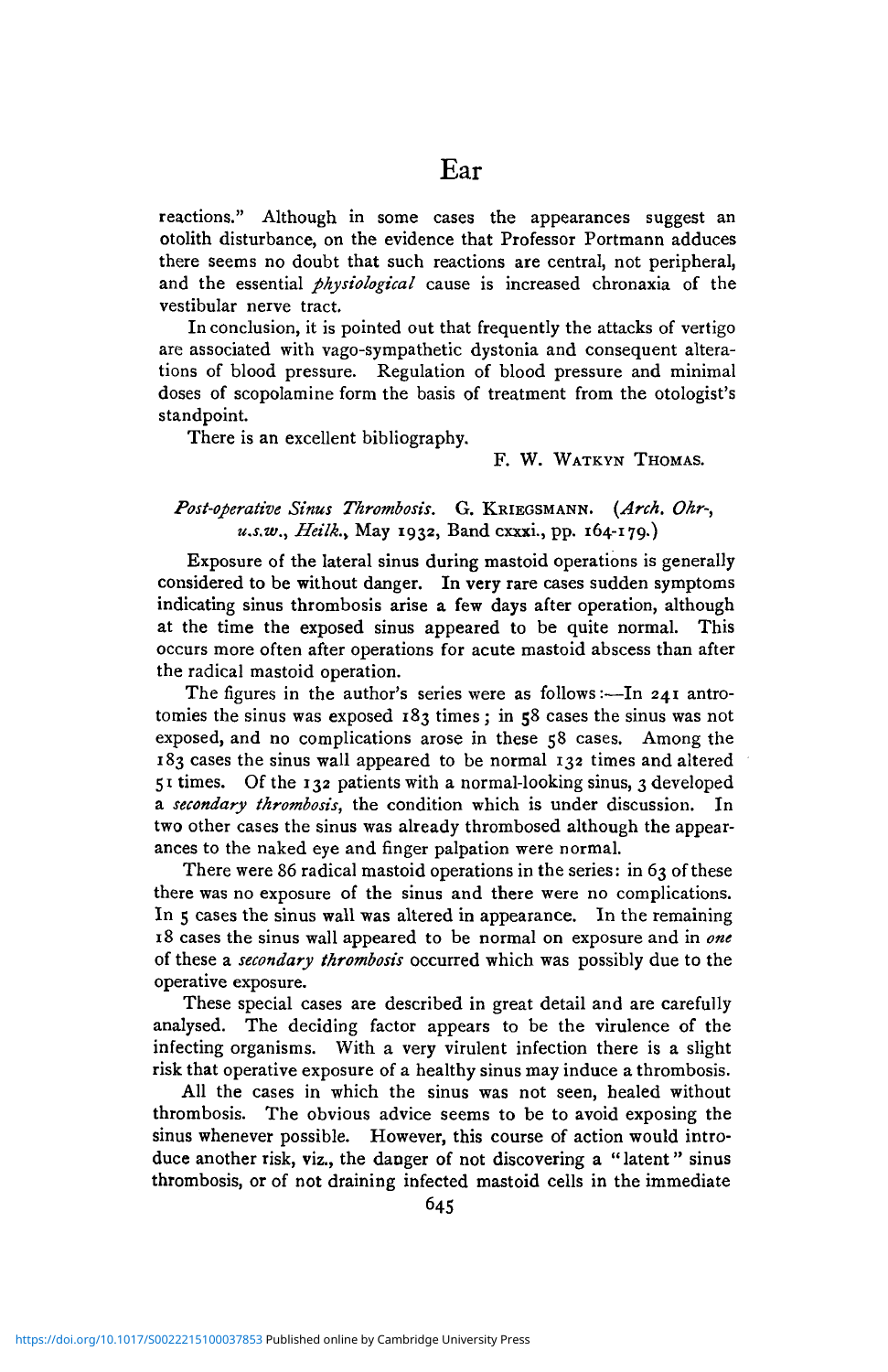## Abstracts

neighbourhood of the lateral sinus, with subsequent invasion of the sinus from these foci. The second risk is the greater and therefore no alteration in the usual operative technique is suggested.

In dealing with acute mastoid infections the author is strongly in favour of the late operation ("Spatoperation"), never earlier than three weeks after the beginning of the acute otitis. In the three cases of secondary thrombosis a "Frühoperation" had been done (13th, 8th and 2nd day after the onset of the otitis) on account of severe pain and symptoms of labyrinth irritation. The " early operation" seems to increase the risk of sinus thrombosis following operative exposure of a healthy sinus. J. A. KEEN.

### NOSE AND ACCESSORY SINUSES.

### *The Arterial Supply to the Maxillary Sinus in the Adult. Anatomical Study and Surgical Applications.* P. JACQUES and M. BLEICHER (Nancy.) *{Les Annales d'Oto-Laryngologie,* April 1932.)

Haemorrhage during operations on the maxillary sinus is of frequent occurrence. Anatomists agree, however, that the thin antral mucous membrane is apparently very poorly supplied with blood vessels. It is, indeed, a difficult matter to discern the arterioles in the thin translucent lining membrane. The article in question seeks to explain this discrepancy by a minute study of the arterial vascularisation of the antrum. The main arteries supplying the antrum are the sphenopalatine, the infra-orbital and the more constant and important artery which is sometimes a branch of the internal maxillary and sometimes of the trunk of the infra-orbital. The fact that these arteries run their course either in the bony walls of the antrum or in subperiosteal fibrous gutters explains why the mucous membrane itself is relatively avascular. The author describes his method of compressing the main arterial supply in order to lessen the hæmorrhage during operations.

M. VLASTO.

### *The Significance of Allergic Nasal and Sinus Disease in Relation to Asthma.* HARRY A. BAUM. *{Annals of O.R.L.,* March 1932, Vol. xli., No. 1.)

Although a large number of asthmatics suffer from nasal and sinus disease, this is primarily not an setiological factor, but rather is it a manifestation of the asthma, and pathologically it is the same as the changes found in the mucosa of the trachea and bronchi. Nasal and sinus operations should not be performed primarily for the cure of asthma, only such surgery being done as would be indicated by the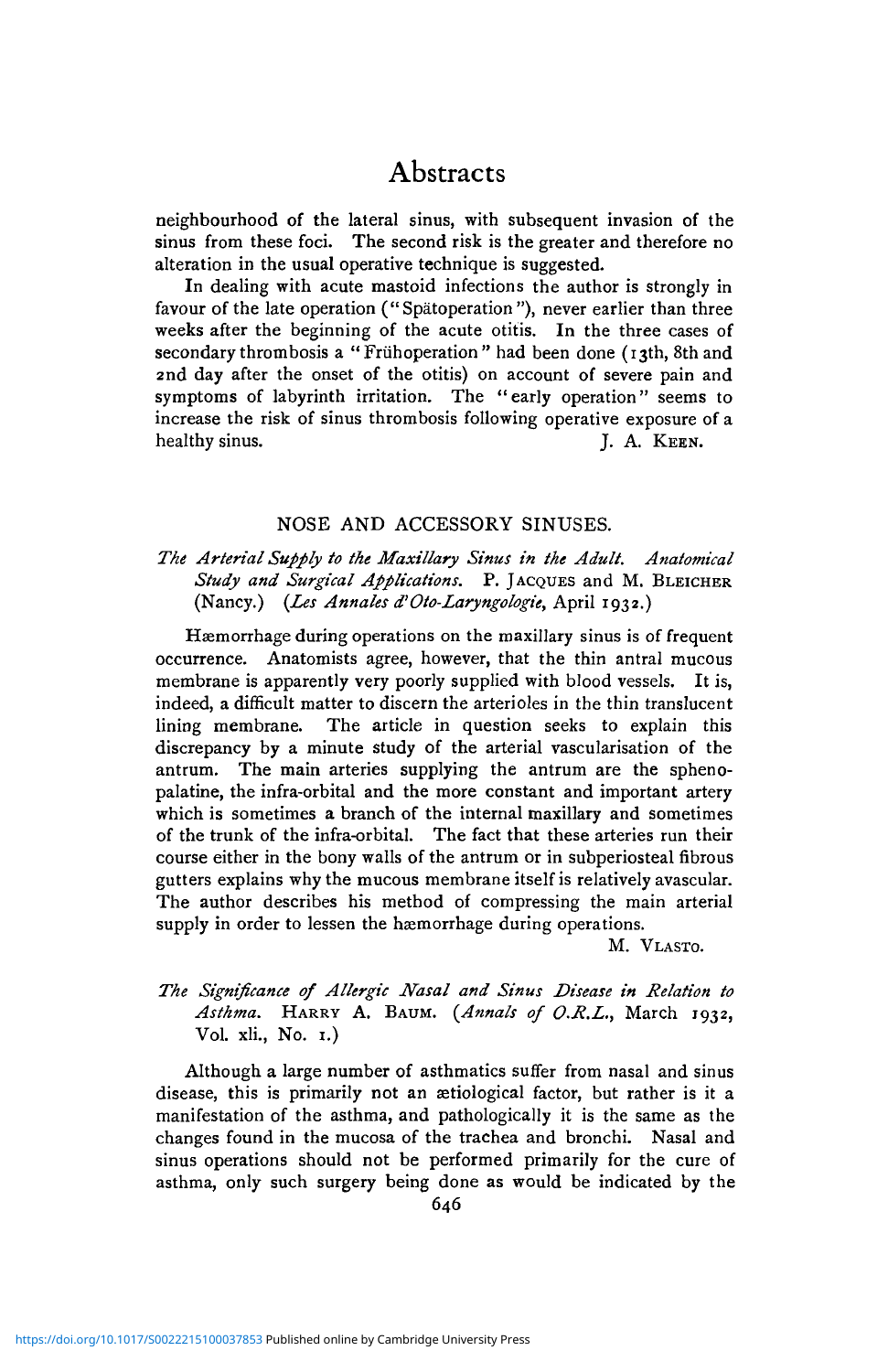# Nose and Accessory Sinuses

same findings in the upper respiratory tract of the non-asthmatic patient. " It is no more logical to expect to cure the allergy by removal of the oedematous membrane covering a turbinate, or lining an accessory sinus, than it is to expect to cure urticaria by excision of the wheaL"

E. J. GILROY GLASS.

### *Some Intimate Studies of Nasal Function : Their Bearing on Diagnosis and Treatment.* ARTHUR W. PROETZ. *{Annals of O.R.L.,* March 1932, Vol. xli., No. 1.)

An attempt has been made to evaluate the importance of the various processes of nasal physiology from a clinical standpoint, as an aid to determining the types of treatment which should prove the most rational and useful in the varying states of nasal pathology.

*Ciliary Action.*—This is regarded as the most important factor in the physiology and pathology. Ciliary currents follow well-established routes, which is always towards the pharynx and oesophagus, never towards the nostril. In the sinuses, the pathways converge to the ostium and an artificial opening made has little effect upon them, the mucus streams passing it by and continuing to emerge through the ostium.

*Posture.*—Has no effect on drainage if the mucosa is healthy, but plays a part when there is an accumulation of mucus.

Air Currents.—These extend through the middle and upper meatus in both inspiration and expiration, although taking a slightly higher route in the former. Amputation of the middle turbinal does not materially alter the route of the air current, but obstructions on either the medial or the lateral wall cause pronounced whirls and eddies.

*Air Pressures.*—Experiments on air pressure were carried out, with one manometer registering the pressure in the maxillary antrum, and a second, the pressure in the nasal cavity. If the ostium is patent, the pressure changes in the sinus and in the nose are identical. As the ostium narrows, there is a progressively increasing delay in the pressure within the sinus, but the ultimate peak pressures are not reduced. Restriction of the nostril gives an increase in the fluctuation of the pressure, whilst restriction of the choana causes a decrease. From these experiments, the author concludes that the exchange of air between the sinuses and the nasal cavity must be extremely slight.

*Humidification and Heat Radiation.*—Air passing along the nose is warmed and takes up moisture from the turbinals. In cases in which the turbinals are atrophied or have been removed, this function is greatly reduced. E. J. GILROY GLASS.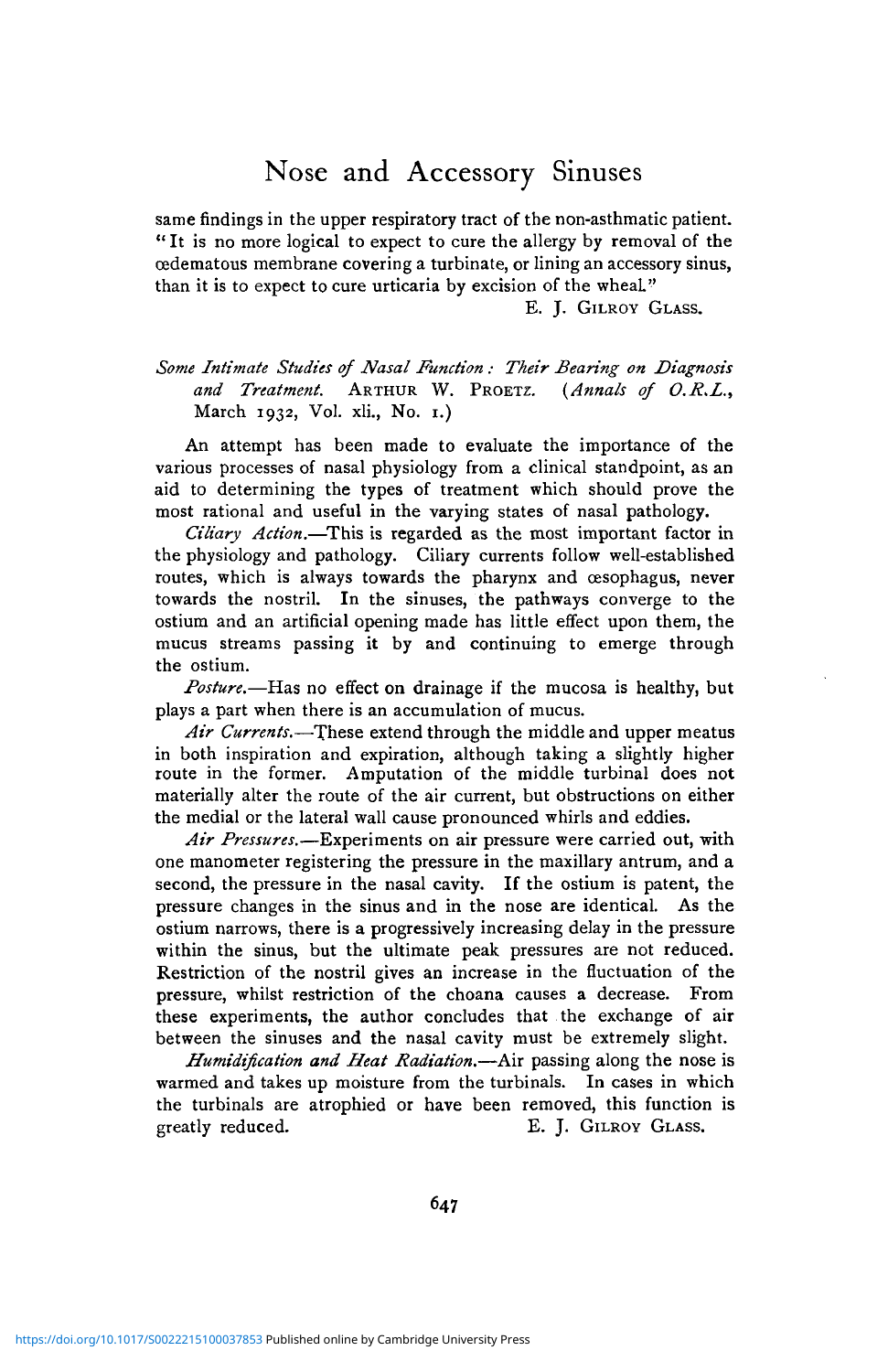# Abstracts

### LARYNX AND TRACHEA.

### *Foreign Body in the Upper Respiratory Tract, Tracheotomy and Removal.* J. N. ROY. *{Les Annales d'Oto-Laryngologie.)*

This is a description of the inspiration of an unusual foreign body in the form of a golf tee. A child, aged 12, was struck in the face by a door whilst he was carrying a golf tee in his mouth. A sudden inspiration caused it to be inhaled. Suffocation becoming imminent, the surgeon had recourse to an immediate tracheotomy. The scalpel —when the first two rings of the trachea were incised—nicked the pointed conical end of the tee. It was found that the circular upper end of the tee had been arrested by the larynx. The tee was eventually mobilised and removed through the tracheal wound. The author discusses the problem that had to be solved and submits that he was justified in carrying out tracheotomy in view of the urgency of the case. M. VLASTO.

### *Bilateral Abductor Paralysis.* W. B. HOOVER. *{Archives of Oto-Laryngology,* March 1932, Vol. xv., No. 3.)

Dealing with the causes of bilateral abductor paralysis the writer confesses that he has never been able to diagnose ankylosis of the crico-arytenoid joint, even of one side. The most common cause of the paralysis, in his experience, has been injury to the nerves during operation on the thyroid gland. The symptoms are hoarseness, stridor, dyspnoea on the least exertion, and a loud roaring noise during sleep. Tracheotomy is essential, and many authorities consider that nothing further should be attempted. The author, however, describes an operation which gives permanent relief in selected cases. He considers this operation (submucous resection of the vocal cords) superior to the operations of Réthi (displacement of cord), and of Jackson (excision of cord). The operation consists in preliminary tracheotomy, approach by laryngofissure, and excision of the mass of tissue between the vocal cord and the thyroid cartilage, the mucosa lining the larynx being preserved intact.

Eighteen cases of bilateral abductor paralysis are described in detail. In four of them the above operation was performed with good results.

The technique is clearly illustrated by drawings and photographs, and an extensive bibliography is given.

DOUGLAS GUTHRIE.